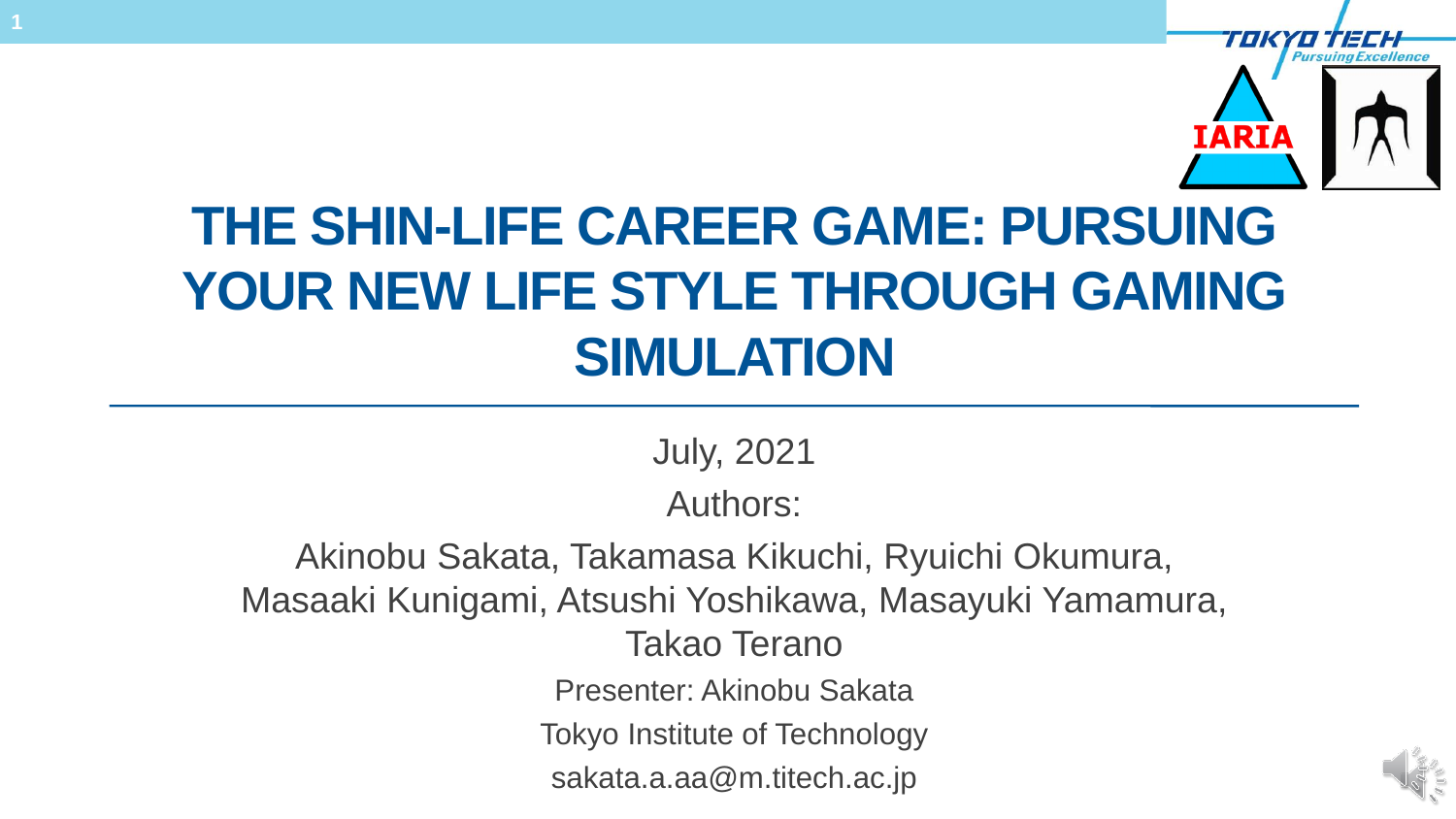# **Summary**

The purpose of this study is to propose a serious game: the Shin-Life Career Game, which allows players to construct various careers. The name of this game is come from the most famous classic game: the Life Career Game developed by Boocock. In the field of career education, various serious games have been developed as a means for students to learn about career planning and development in a practical way. However, in conventional serious games for career education, the diversity of careers constructed by the players is low compared to the reality of today's working society. We propose a new serious game: the Shin-Life Career Game which eliminates the restriction on the number of occupations a player is able to take at the same time. We plan to use this game to explore the possibilities of various lifestyles for people.

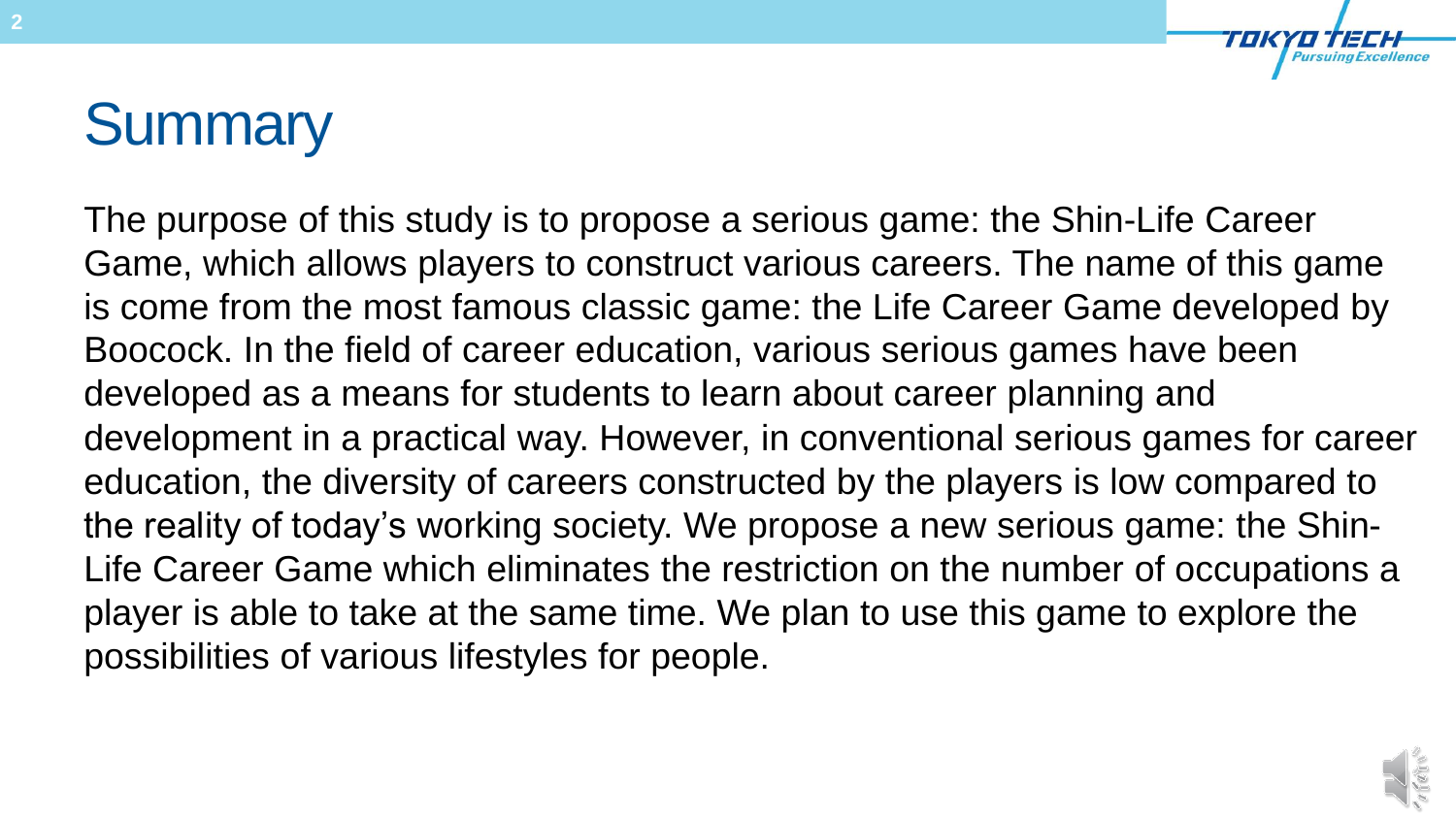# **Background**

## Gaming and Simulation (GS) [1]

- Gaming and Simulation is a learning method that simplifies complex realworld problems to enable learners to experience the reality of the problems.
- **Steps for Learning** 
	- Briefing  $\rightarrow$  Gaming  $\rightarrow$  Debriefing
- **C** Members
	- **C** Facilitators and Players (Individuals or Teams)
- **Outcome** 
	- Understanding mechanisms of the target problems
	- Acquiring the virtual cases composed of players' decision-making

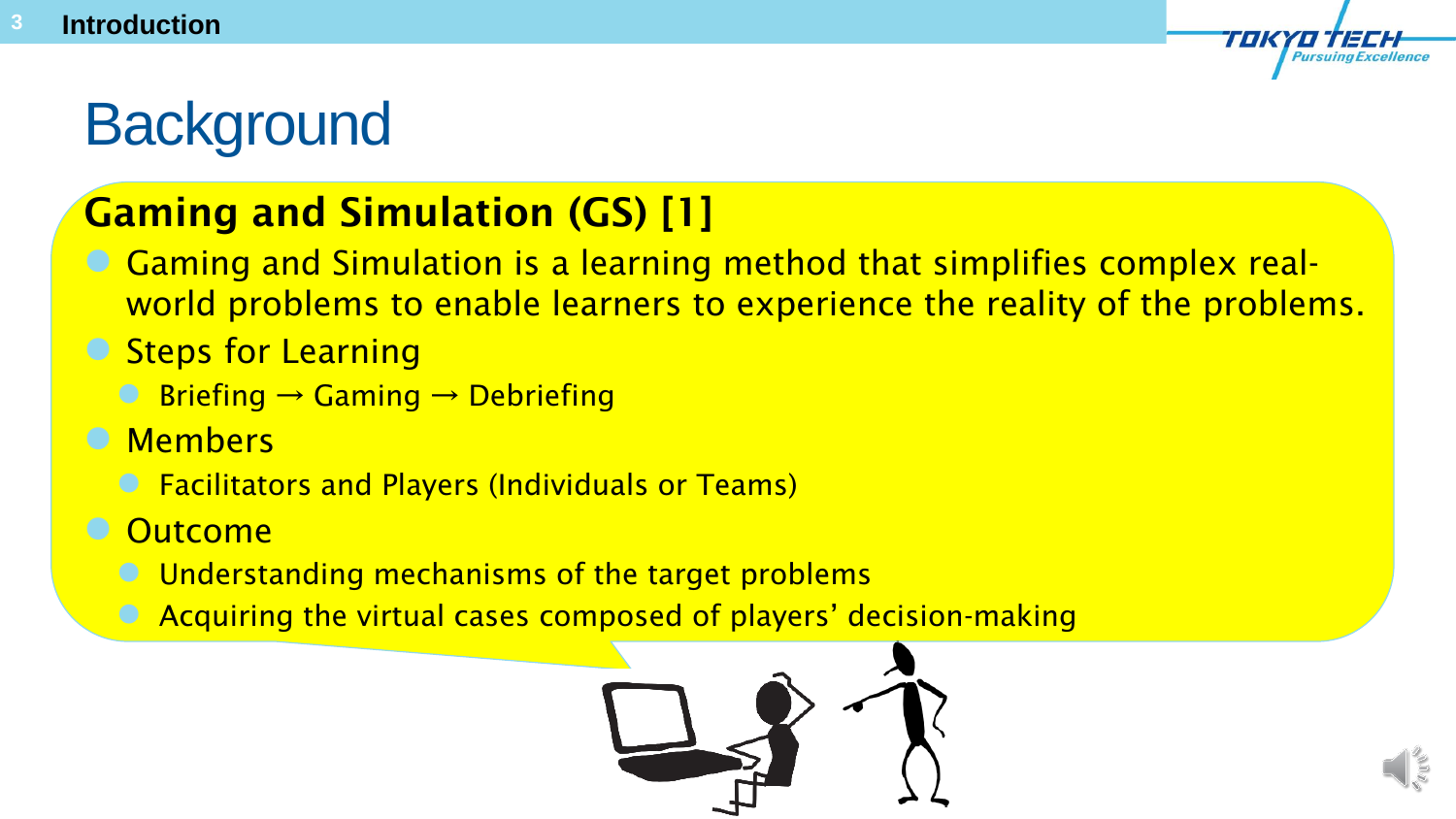# **Background**

#### Career Education

Education for students to learn knowledge about career development and career choice.

• The target of education is elementary school to university students.

Application of Gaming Simulation to Career Education The Life Career Game [2], The Real Game [3], MeTycoon [4], etc.

Problems with conventional gaming simulations for career education

Less freedom in labor and occupational choices handled in the game.

- Multiple occupations, multiple workplaces, multiple employers, etc...
- Full-time workers, freelancers, part-time workers, gig workers, etc...

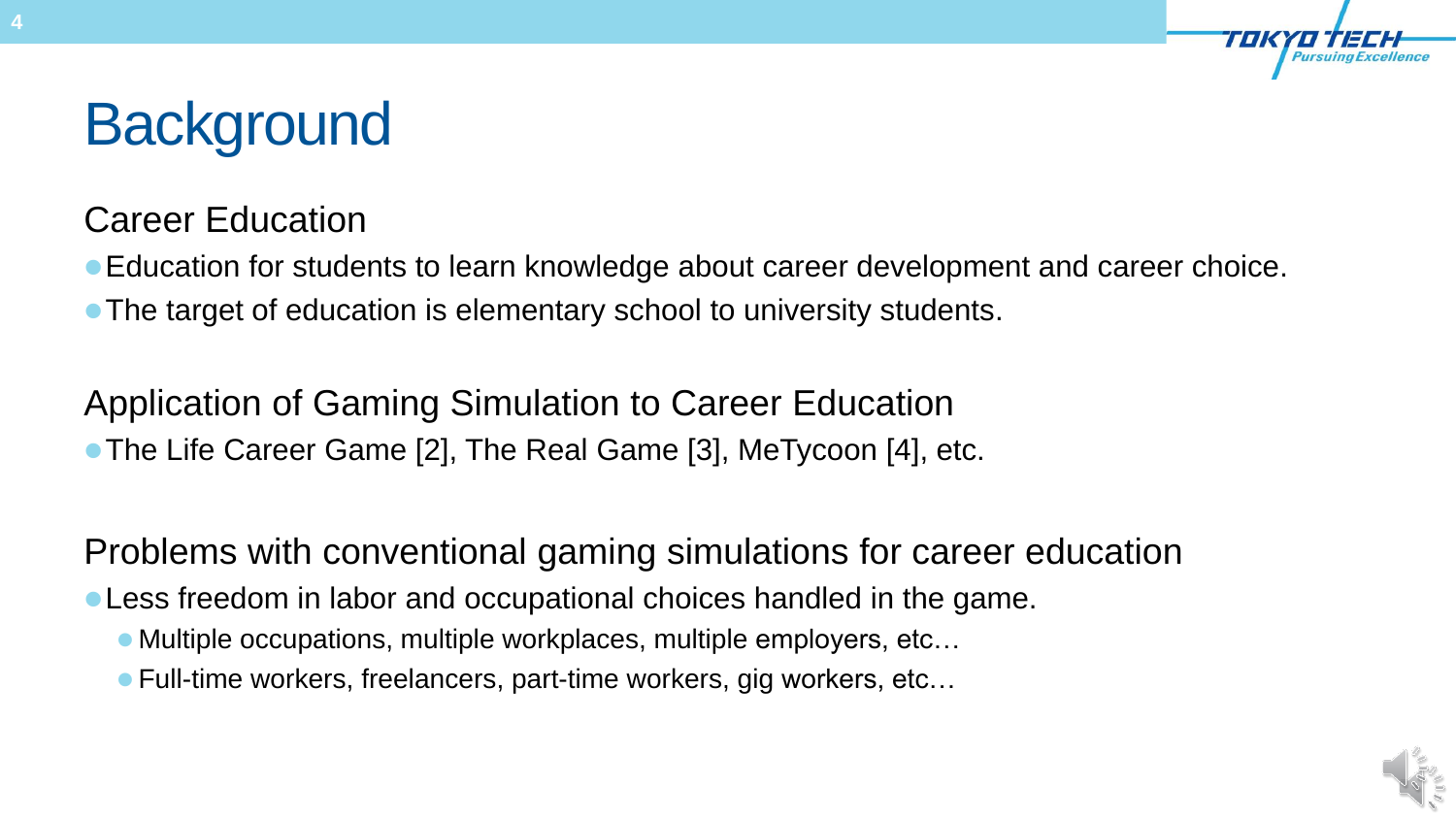# Purpose and Approach

## **Purpose**

 Show that players who play the Shin-Life Career Game are affected by the experience of economic depression, just as real workers are.

## **Approach**

- Develop a gaming simulation: the Shin-Life Career Game
- Conduct gaming experiments with the Shin-Life Career Game which has a scenario with a economic depression.

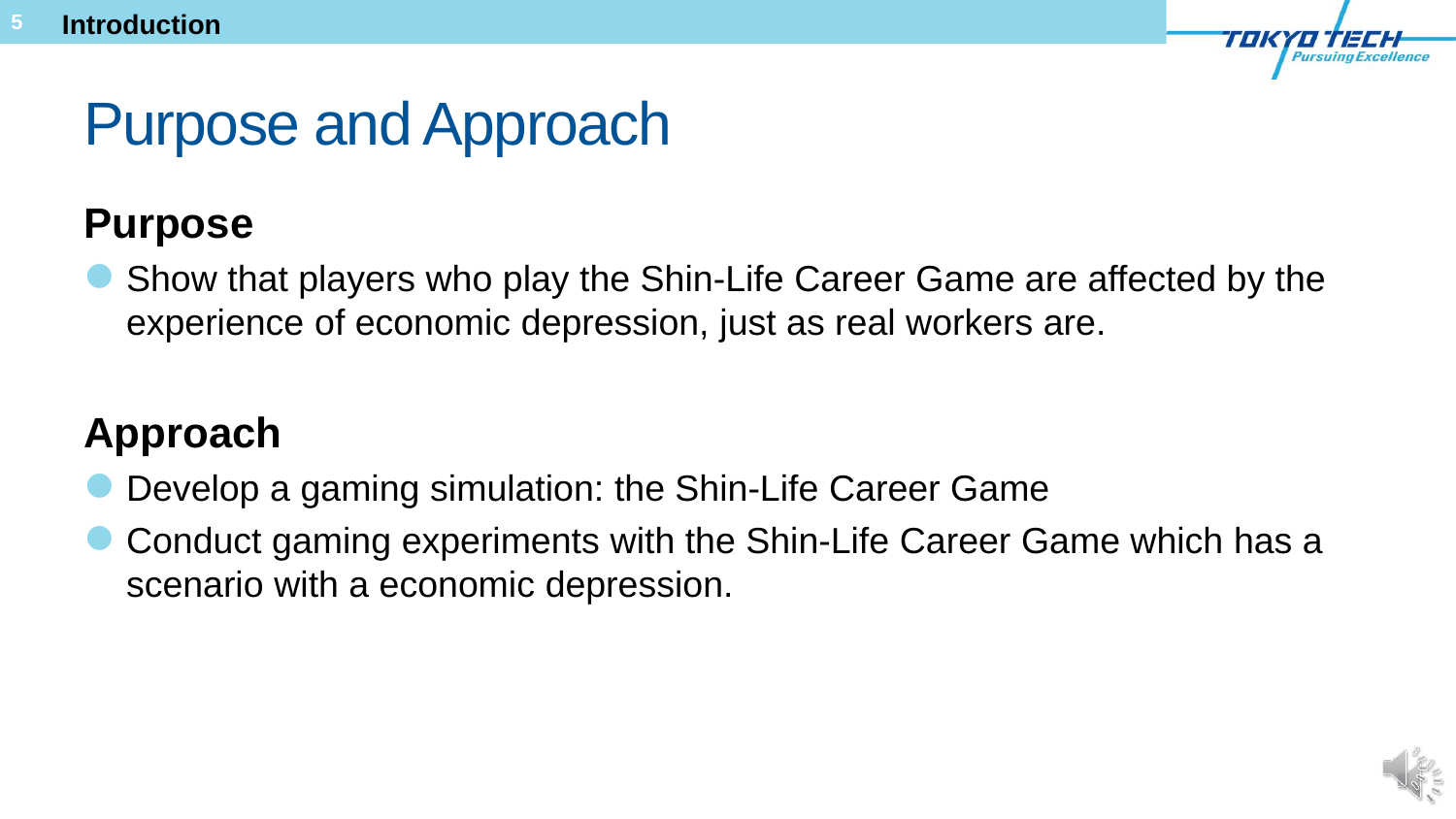# What is the Shin-Life Career Game ?

## **The Life-Career Game [2]**

- The world's oldest gaming simulation for career education, developed in the 1960s.
- A type of life game [5] that requires players to solve a resource allocation problem.
- Students from elementary school to university are the target of the game.

## **What is the Shin-Life Career Game ?**

- "Shin" is a Japanese word meaning "new".
- **The Shin-Life Career** Game is a modern update of the original Life Career Game.
	- Working in more than one occupation at the same time.
	- Various forms of work

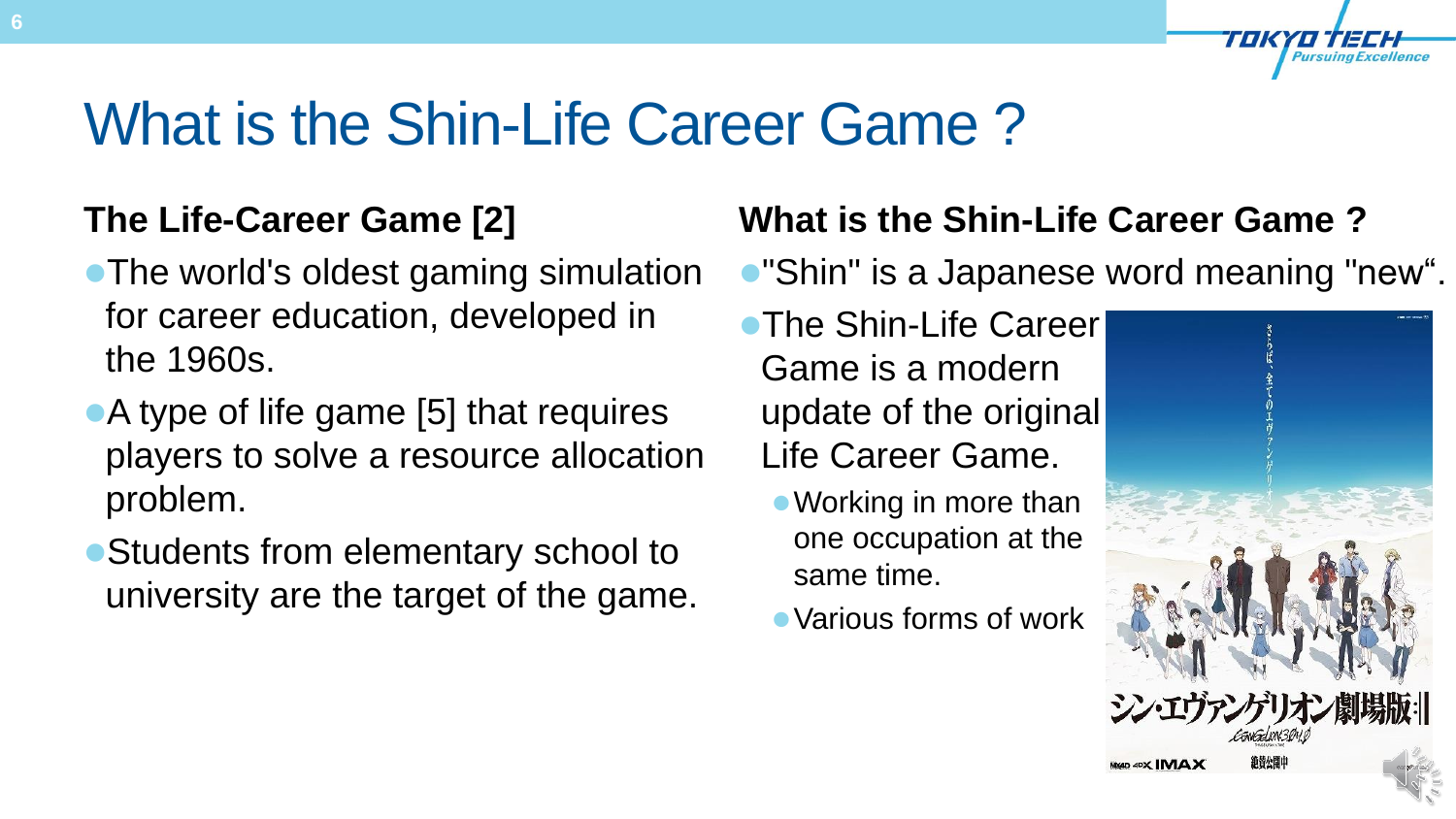# Resource variables and activities in the Shin-Life Career

## **Game**

#### **Resource**

- Money resource variable
	- Resource equivalent to money in the real world. It has extensive property and has no upper limit.
- Ability resource variable
	- Resource equivalent to the knowledge and skills for the career.
	- It has Intensive property and no upper limit.
- **Time resource variable** 
	- Resource corresponding to time spent on real life activities.
	- It has extensive property and an upper bound. The same many model  $[6]$

| <b>INPUT</b><br>OUTPUT | <b>Money</b> | <b>Ability</b>        | <b>Time</b> | <b>Health</b> |
|------------------------|--------------|-----------------------|-------------|---------------|
| <b>Money</b>           |              |                       | Simple work |               |
|                        |              | <b>Permanent work</b> |             |               |
| <b>Ability</b>         |              | <b>Freelance work</b> |             |               |
|                        |              | Learning              |             |               |
| <b>Time</b>            |              |                       |             |               |
| <b>Health</b>          |              |                       |             |               |
|                        |              | ⋀⋀⋀⊤凵                 | modol [6]   |               |

- **Activity**
- Permanent work:
- Long-term employment with a particular company and earning regular wages
- **Freelance work:**
- Operate a business that provides professional services independent of the organization
- Simple work:
	- Provides working hours to an organization and earns wages.
- **•Learning:**
- Develop skills voluntarily.

**OFTECH** 

TOK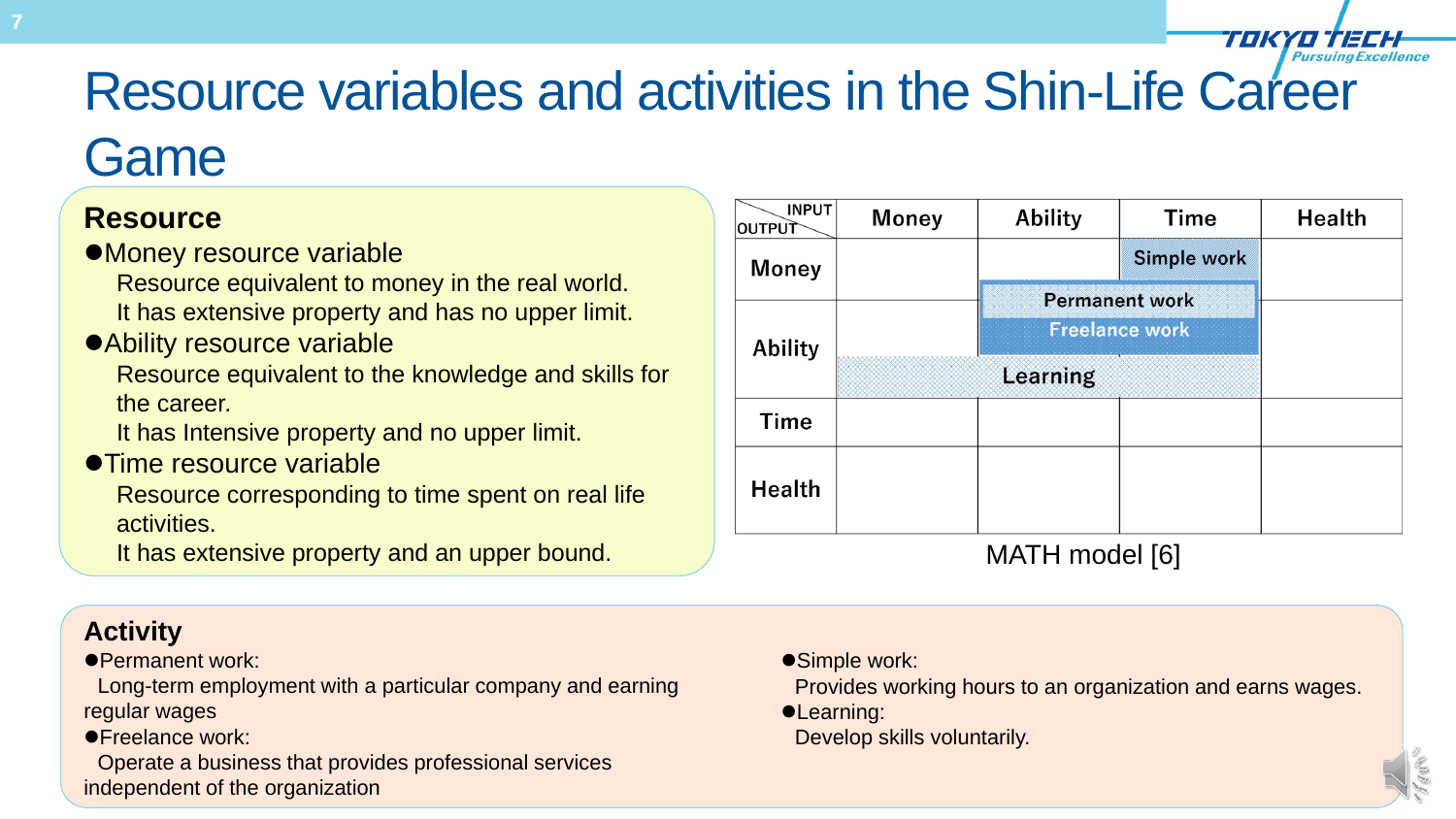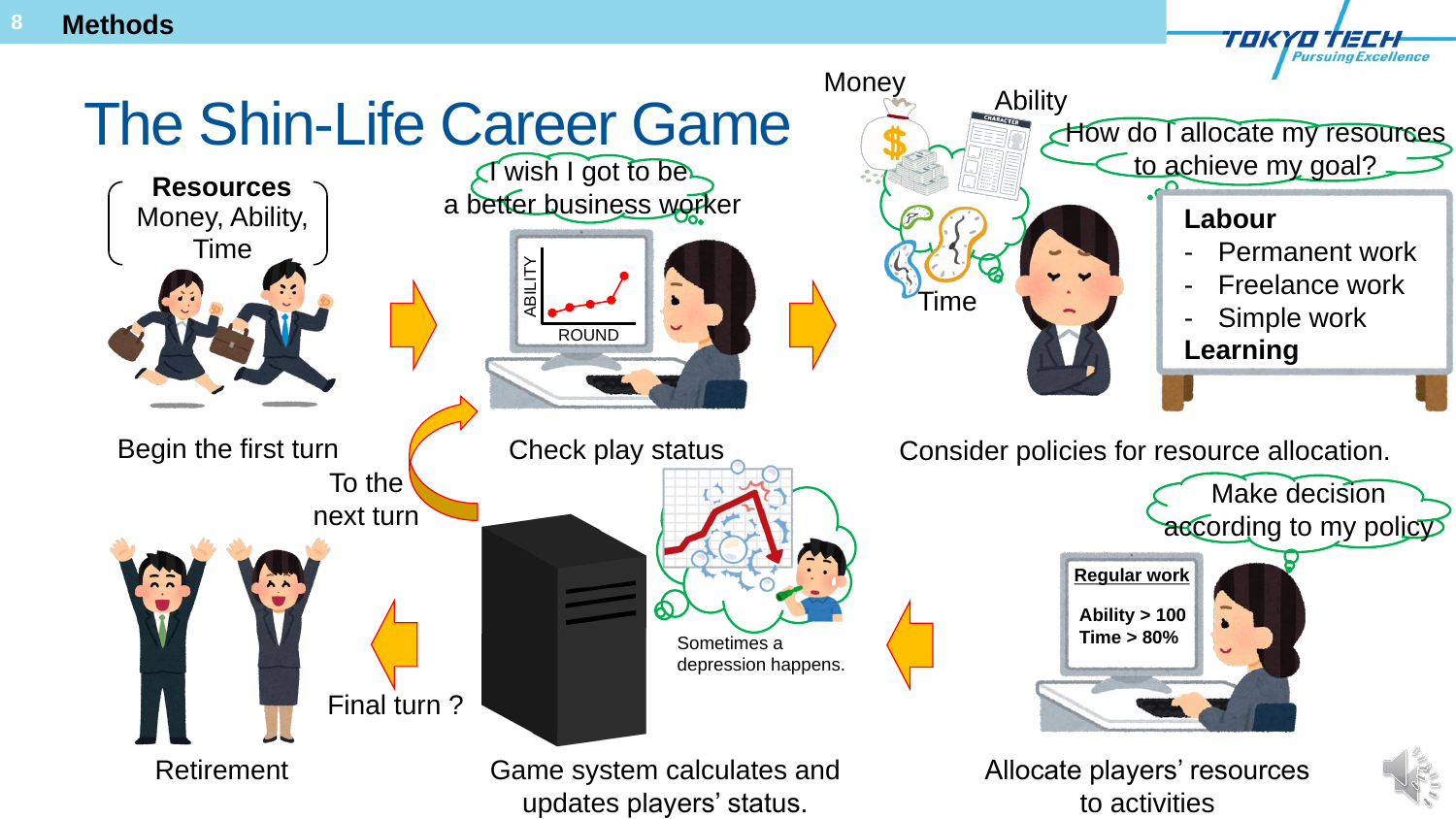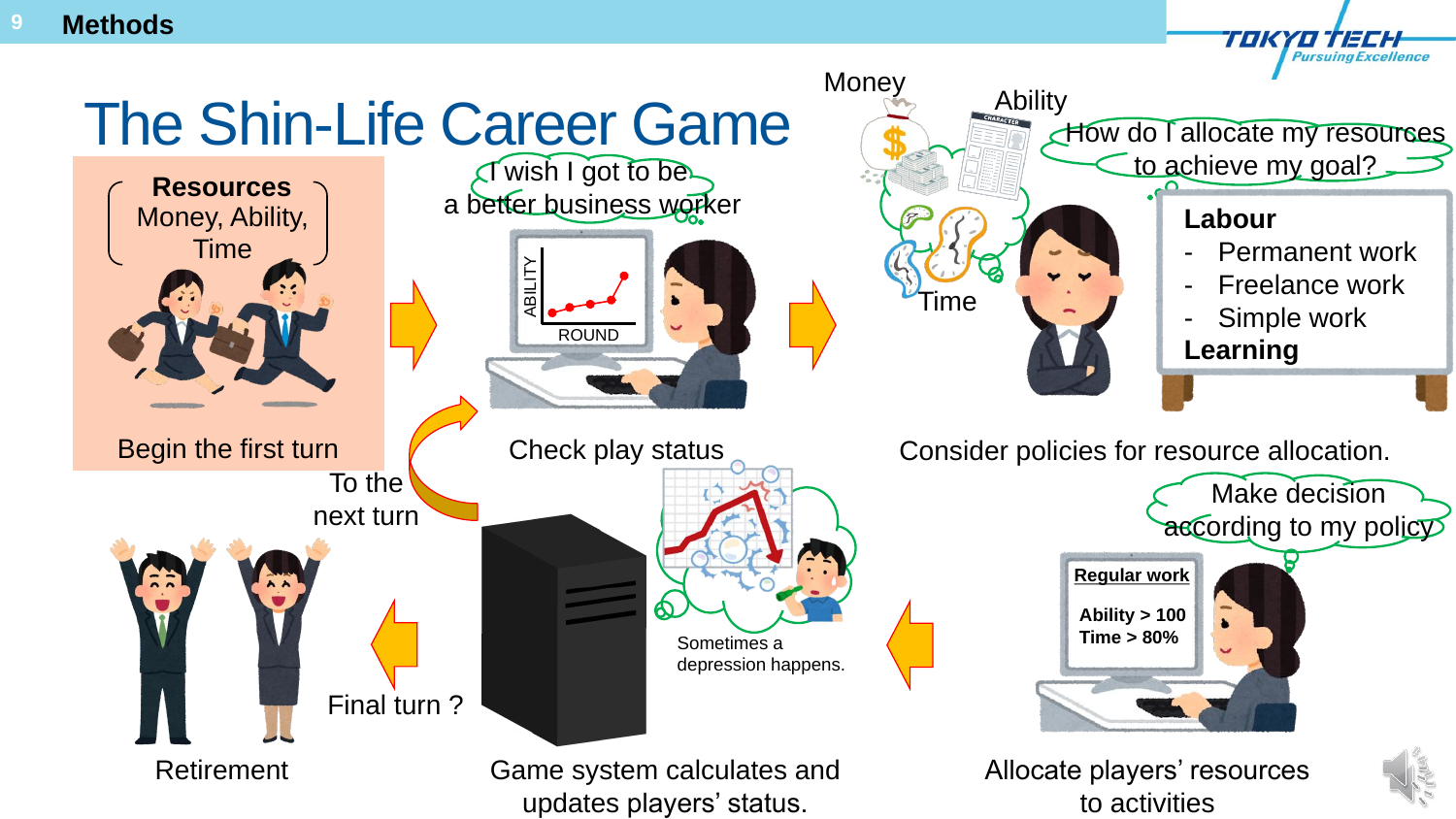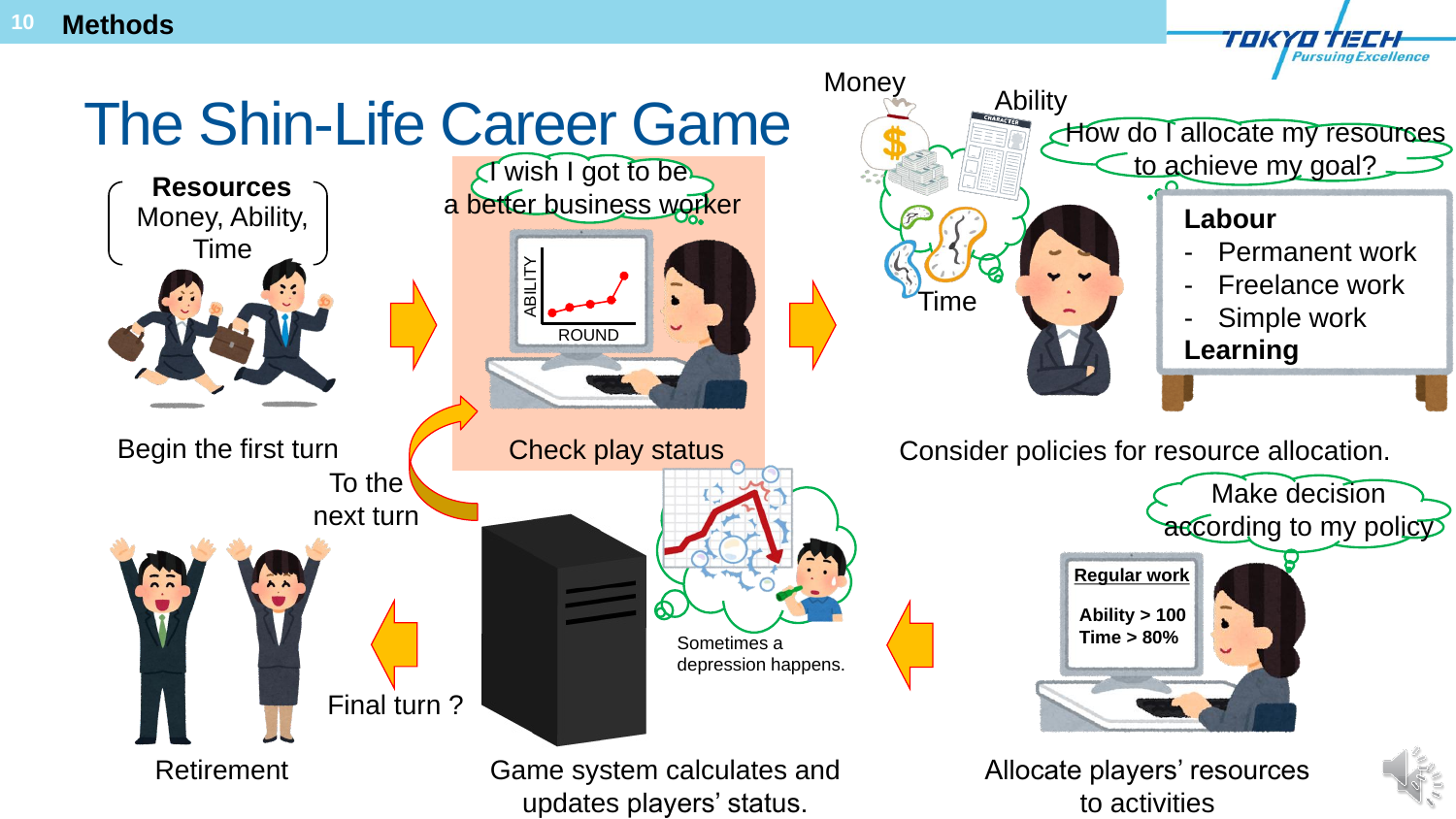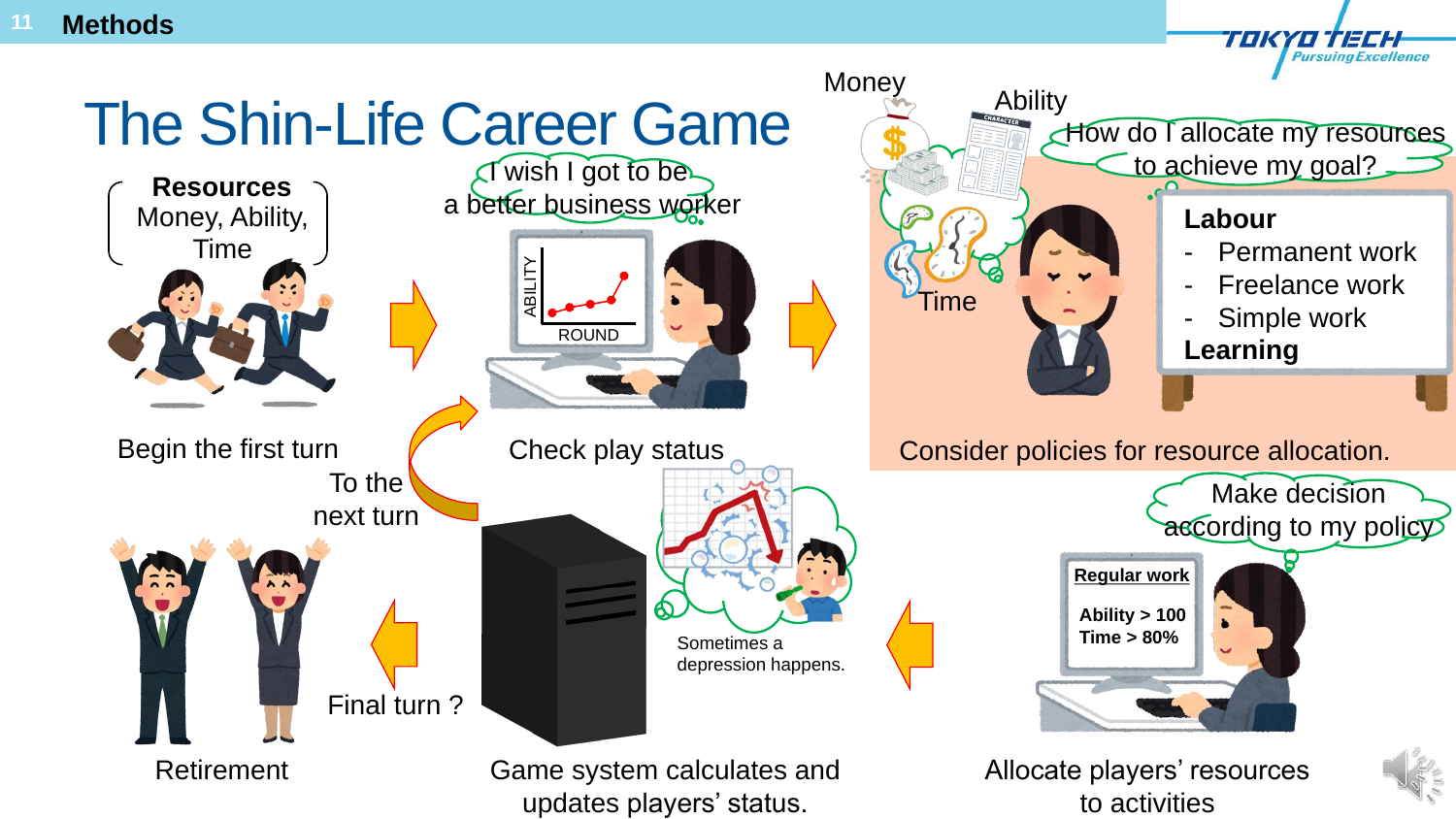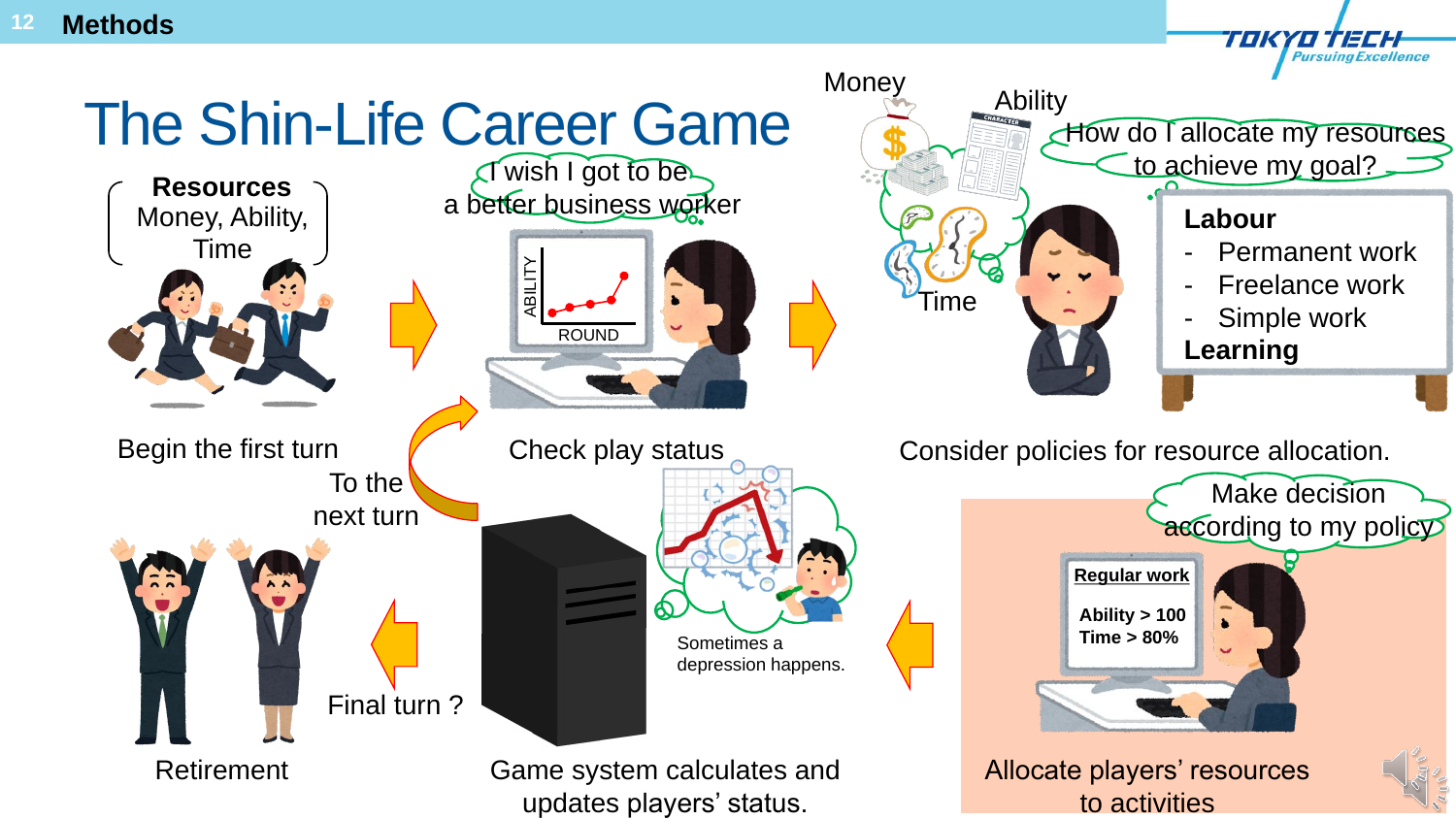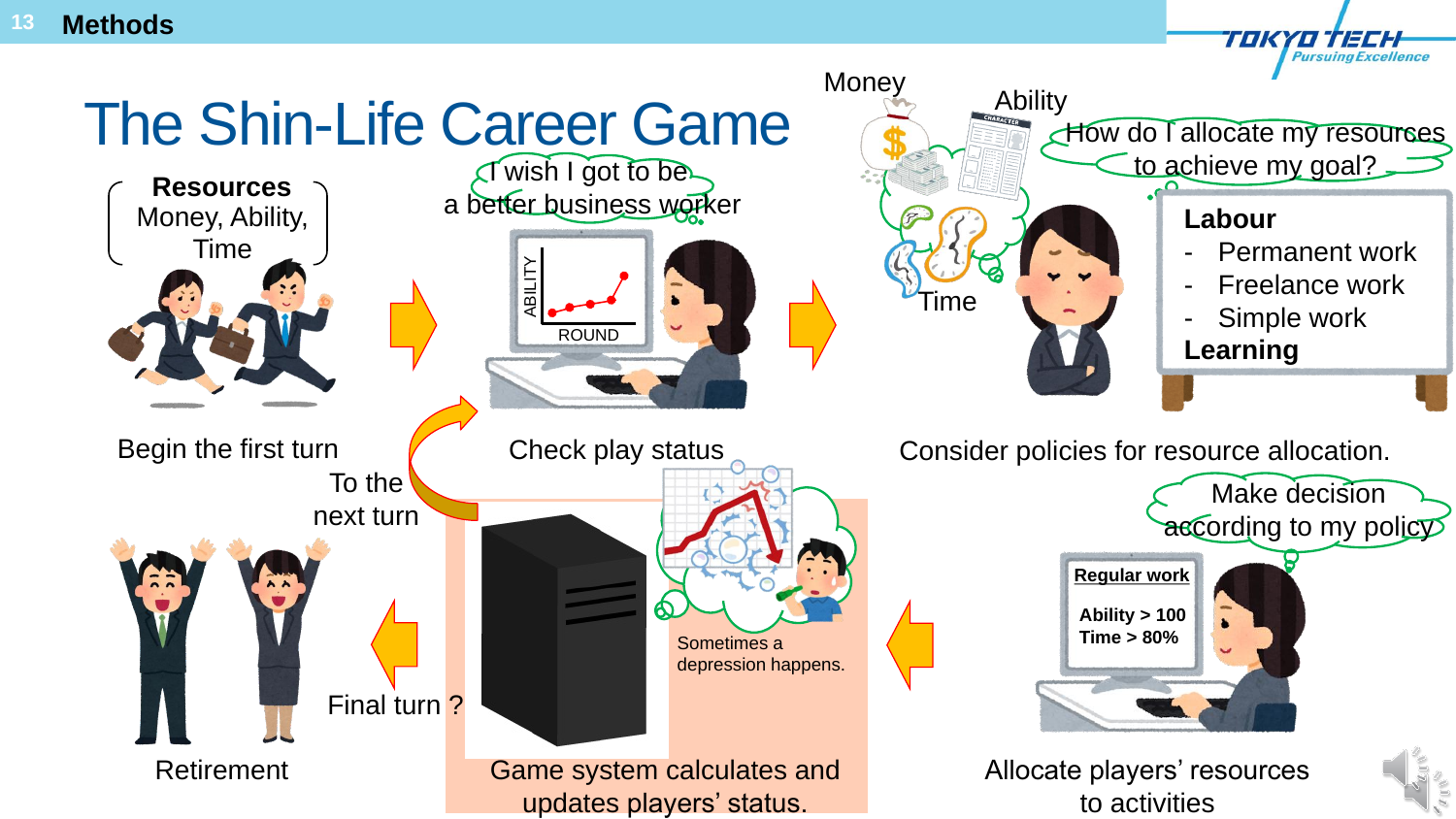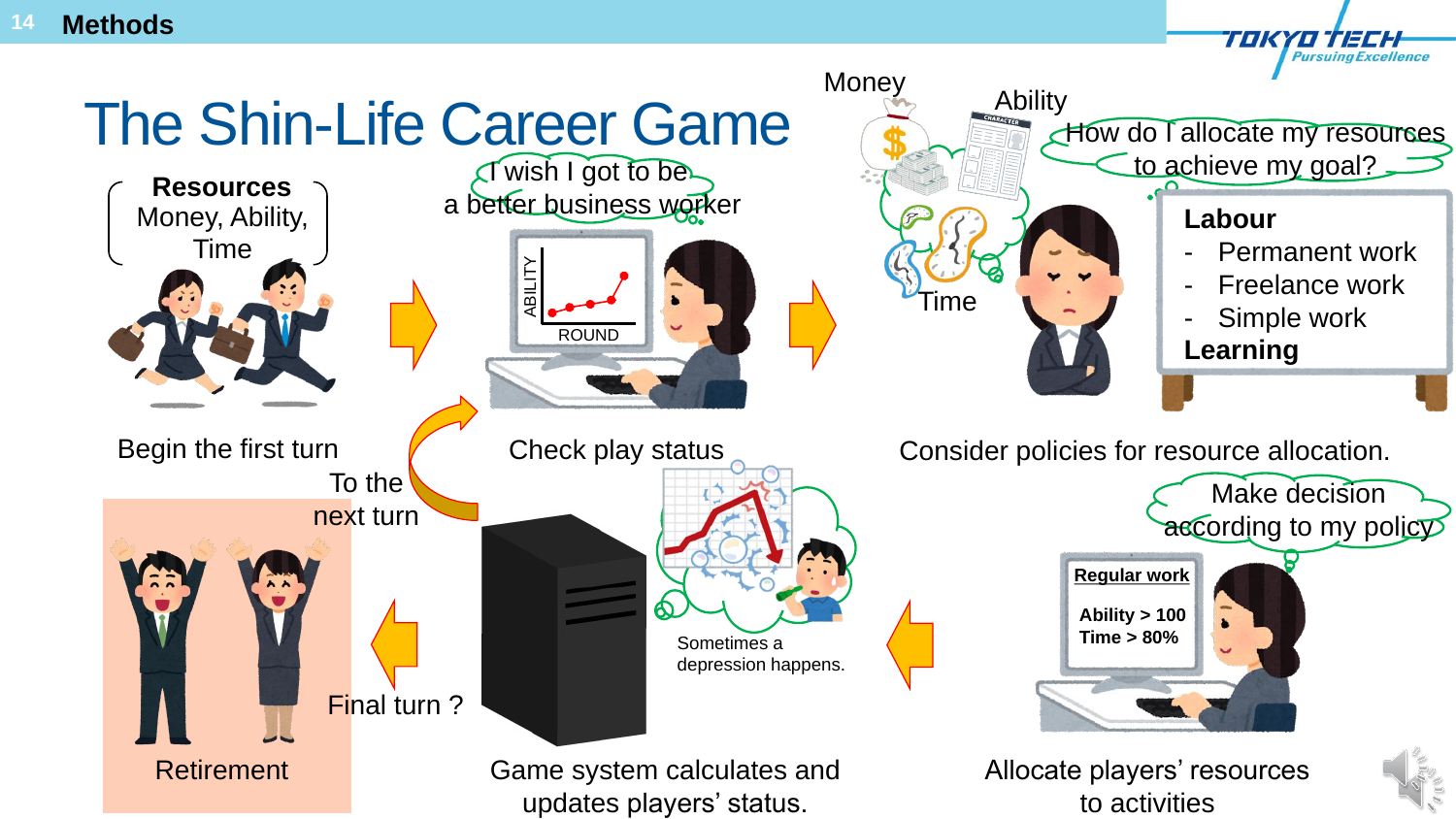# **Experiment**

## **Participants**

**• Four types of software agents.** 

## **System**

- $\bullet$  C#
- PC, Windows10 Pro 64bit OS. 16GB RAM

## **Game Scenario**

- A economic depression happens in round 30.
	- Assume the case of a worker who experiences an economic downturn in his or her 50s.
- The total number of rounds in the game is 40.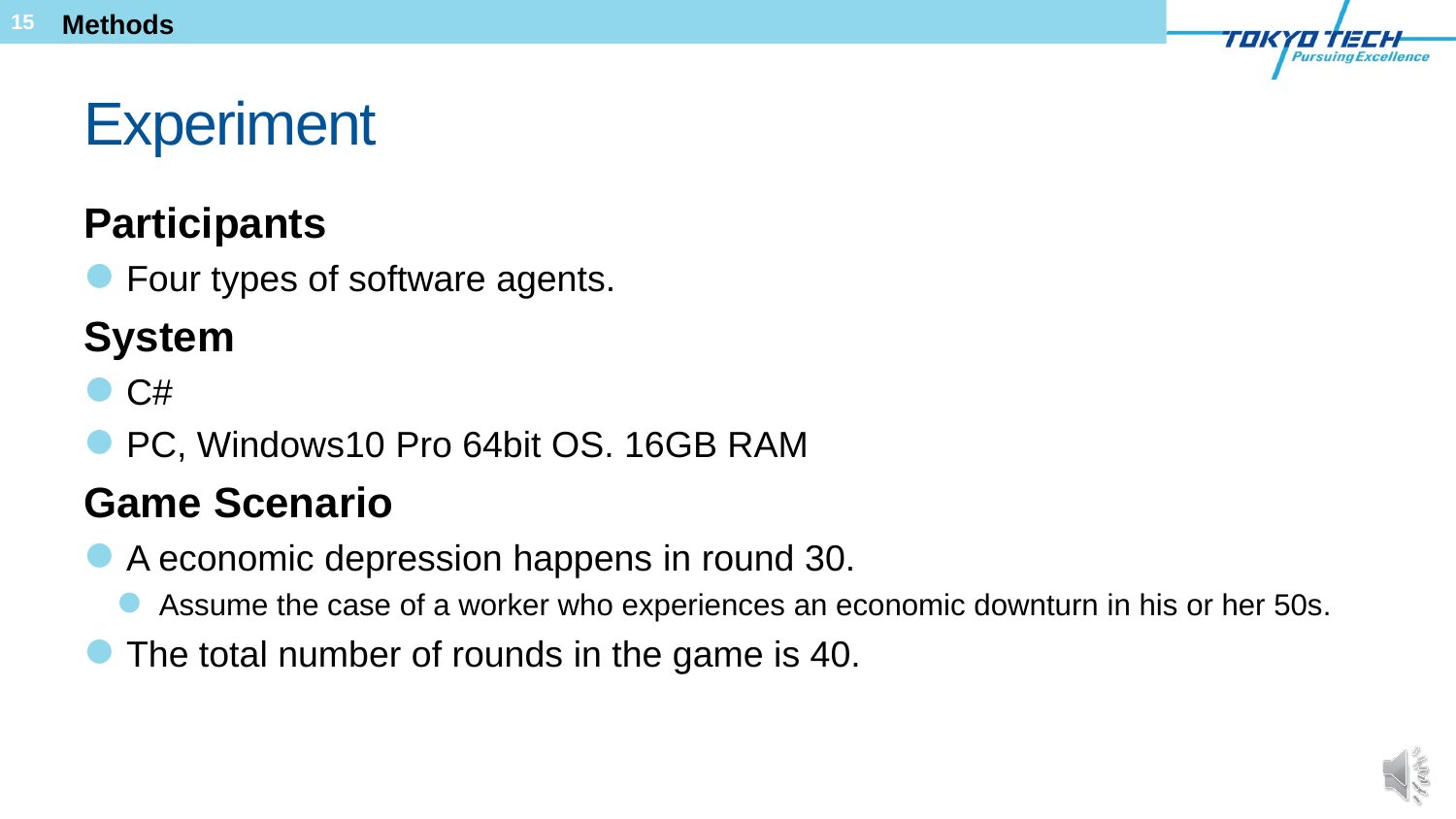

# Agent

| <b>Policy</b> |                         |                         | <b>Time Resource Allocation Behavior</b> |                          |                          |                       |             |
|---------------|-------------------------|-------------------------|------------------------------------------|--------------------------|--------------------------|-----------------------|-------------|
| #             | <b>Stable</b><br>Income | <b>Higher</b><br>Income | <b>Ability</b><br>Growth                 | Permanent<br><b>Work</b> | Freelance<br><b>Work</b> | Simple<br><b>Work</b> | Learning    |
|               |                         | $\bigcap$               | $\bigcirc$                               | Rand.                    |                          | Rest/2                | Rest/2      |
| B<br>最        |                         | $\bigcap$               |                                          | Rand.                    |                          | <b>Rest</b>           |             |
| 最             |                         |                         | ( )                                      | Rand.                    |                          |                       | <b>Rest</b> |
|               |                         |                         |                                          | Rand.                    |                          |                       |             |

○: means that the agent considers it important in his/her work life.

"Rand." is randomly determined in the range of 70-100% of the time resources available for a certain amount of time each turn.

"Rest" refers to the remaining time resources after excluding the time resources spent on permanent work.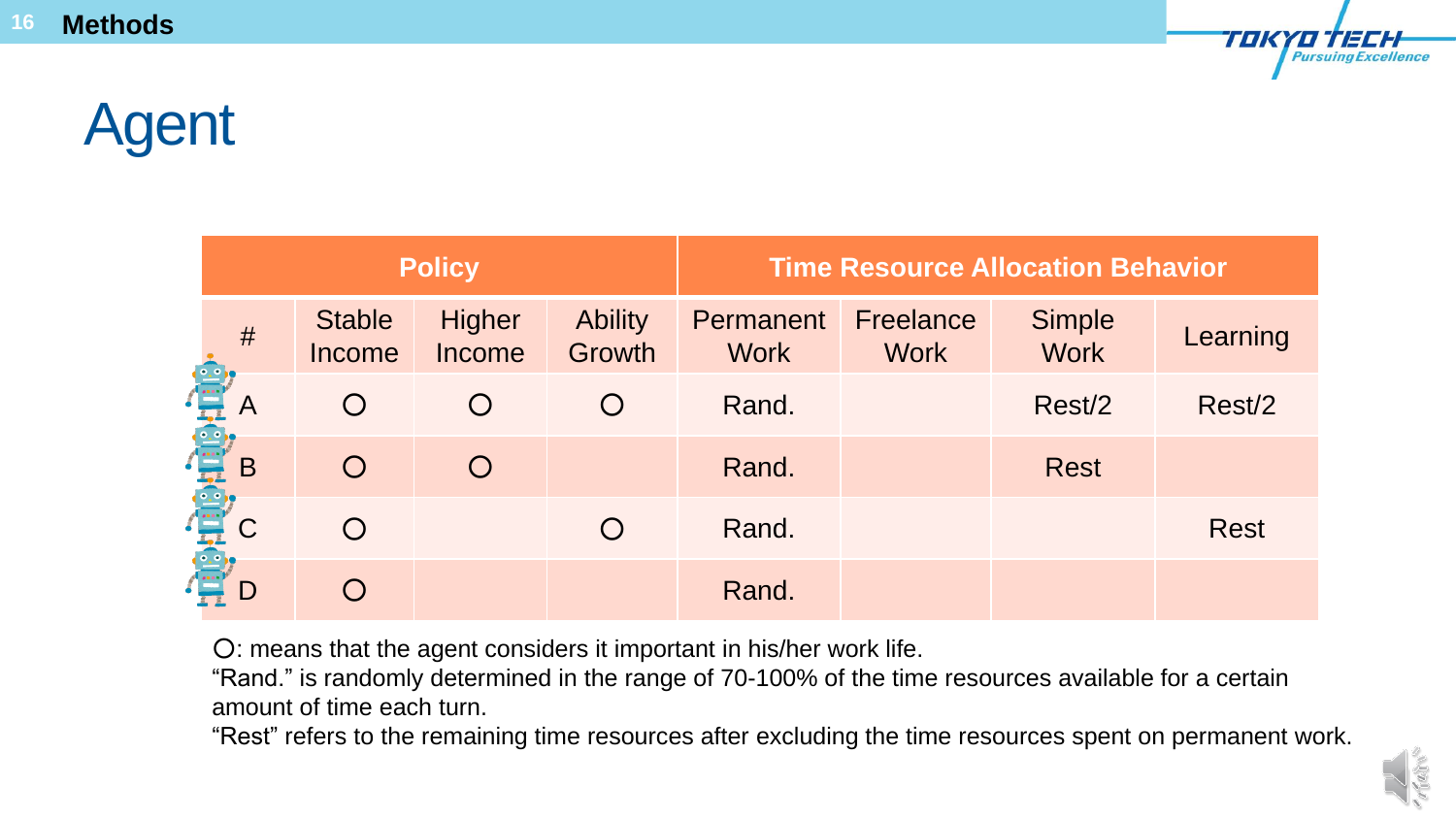## Procedures



Software agents (Each agent have just one policy)

Gaming Each agent plays the game independently for 40 turns per a gaming session.



TOKYO TECH

**Pursuing Excellence** 

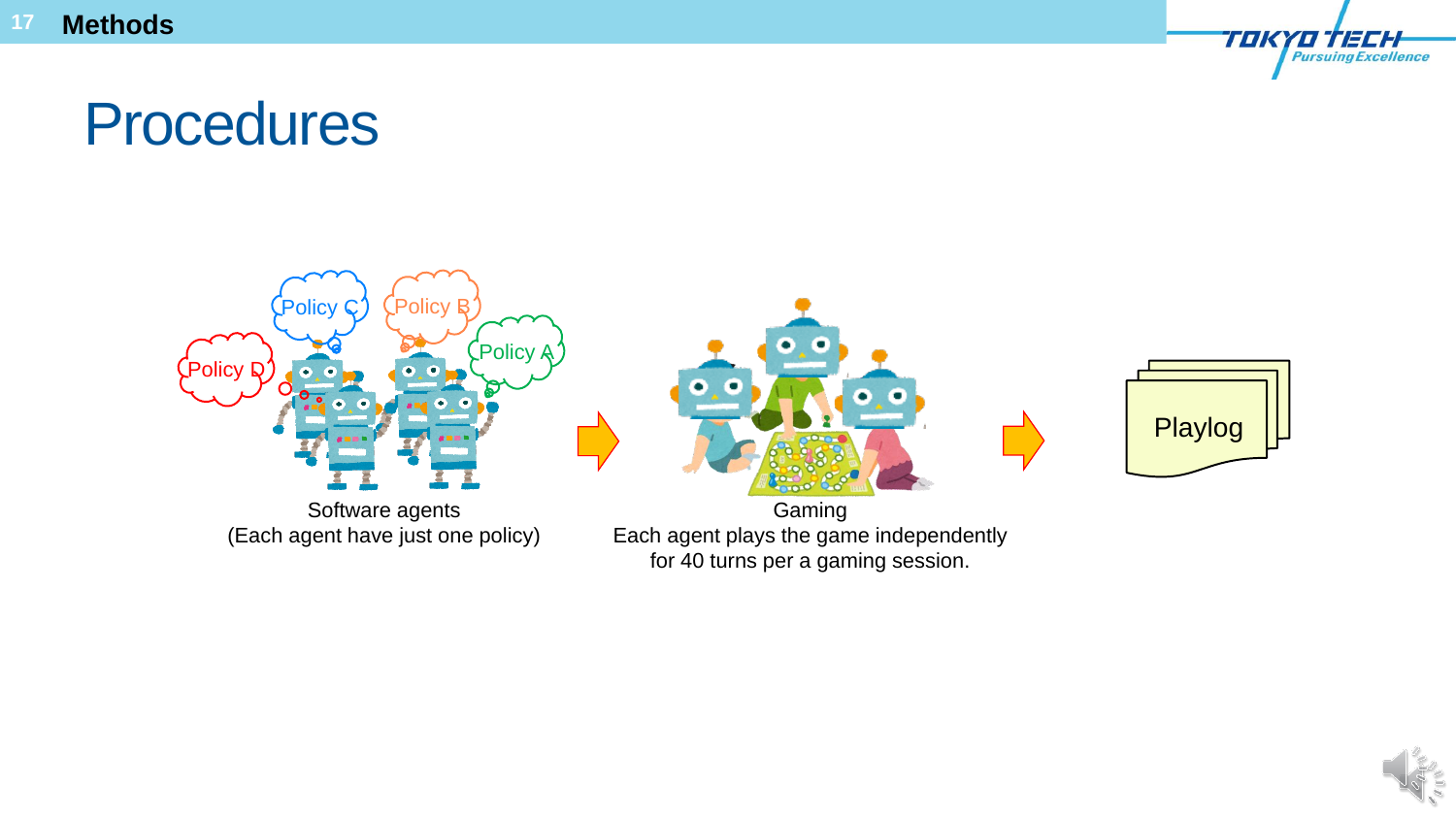## **Results**

| <b>Policy</b> |                         |                  |                          |  |  |  |
|---------------|-------------------------|------------------|--------------------------|--|--|--|
| #             | <b>Stable</b><br>Income | Higher<br>Income | <b>Ability</b><br>Growth |  |  |  |
| A             | O                       | O                | ( )                      |  |  |  |
| B             | O                       | O                |                          |  |  |  |
| C             | Ω                       |                  | J.                       |  |  |  |
|               |                         |                  |                          |  |  |  |

TOK

YO TECH **Pursuing Excellence** 



The agent who has the policy of focusing only on stable income are relatively less likely to accumulate money resources.

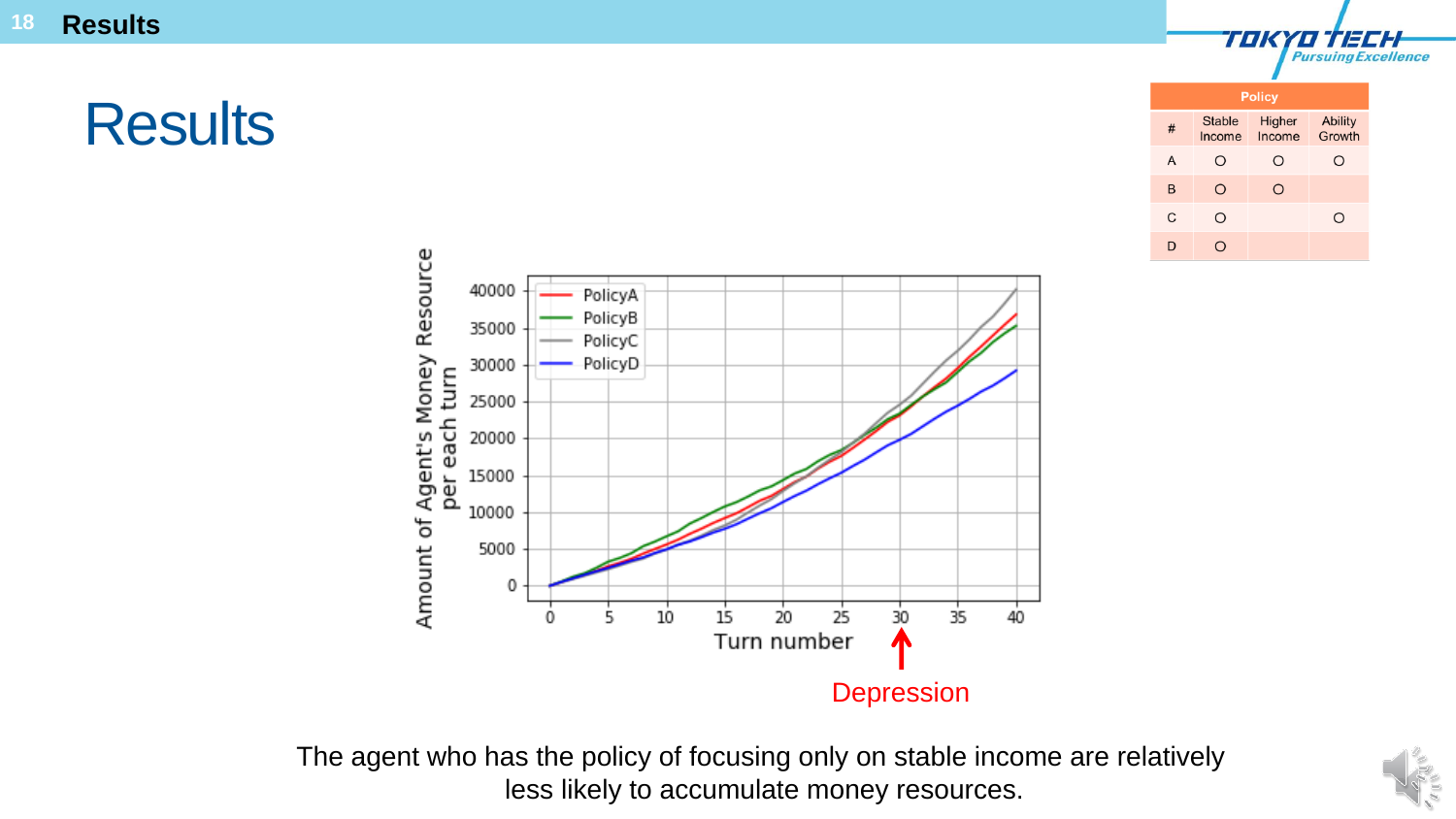**19 Results**

## **Results**

| <b>Policy</b>  |                         |                  |                          |  |  |
|----------------|-------------------------|------------------|--------------------------|--|--|
| #              | <b>Stable</b><br>Income | Higher<br>Income | <b>Ability</b><br>Growth |  |  |
| $\overline{A}$ | ⊇                       | O                | ◯                        |  |  |
| B              | Ω                       | Ω                |                          |  |  |
| C              | ∩                       |                  |                          |  |  |
| D              |                         |                  |                          |  |  |

TOK

'O'TECH

**Pursuing Excellence** 



Regardless of the policy, when agents experience an economic downturn, they uniformly reduce their income significantly.

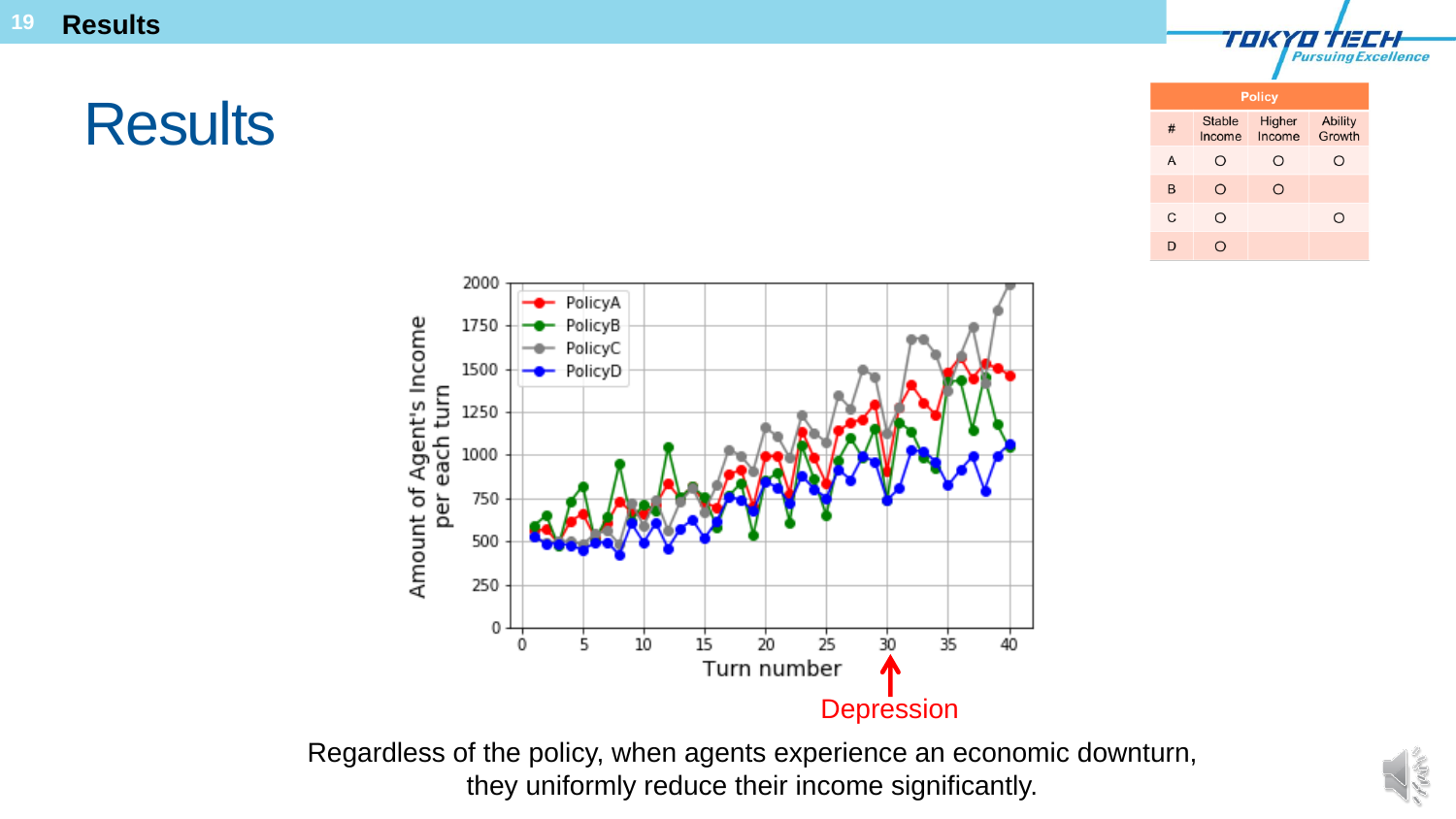## **Results**

| <b>Policy</b> |                         |                  |                          |  |  |
|---------------|-------------------------|------------------|--------------------------|--|--|
| #             | <b>Stable</b><br>Income | Higher<br>Income | <b>Ability</b><br>Growth |  |  |
| A             | ⊇                       | O                | . )                      |  |  |
| B             | ∩                       | ∍                |                          |  |  |
| C             | ีว                      |                  |                          |  |  |
|               |                         |                  |                          |  |  |

TOK

YO TECH

**Pursuing Excellence** 



The ability resources of agents who emphasize ability development continue to increase throughout the game. Therefore, their income from labor also increases continuously.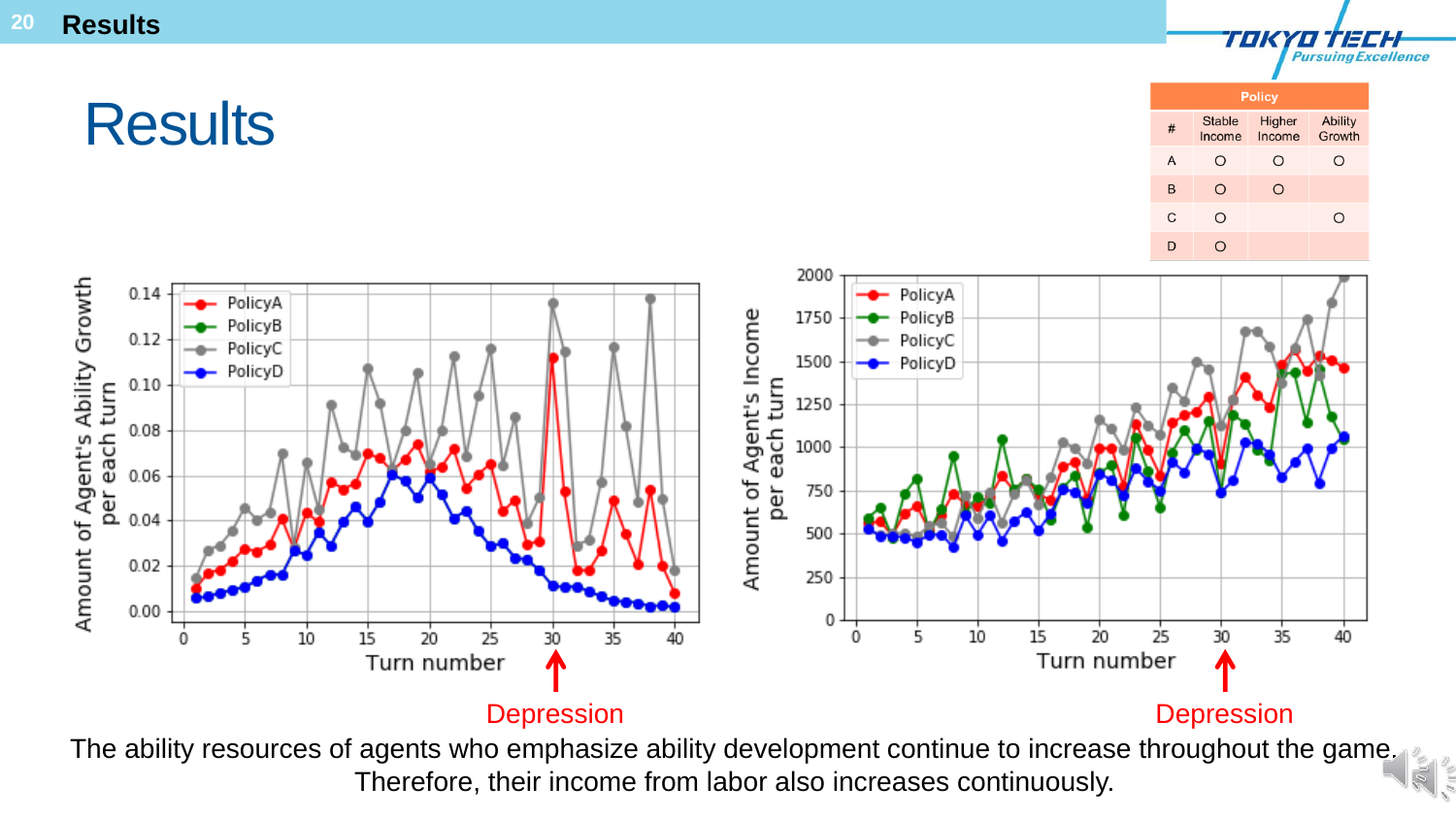## **Discussion**

#### **Impact of economic recession**

The following factors may be responsible for the large decrease in income of all agents at the same time as the economic downturn occurred

- When an economic downturn occurs, the system significantly reduces the time resources allocated to work outside of formal employment.
- The system also reduces the amount of time resources allocated to formal labor to 70% of the total.

In the real world, non-regular workers and freelancers temporarily lost their jobs due to the global financial crisis.

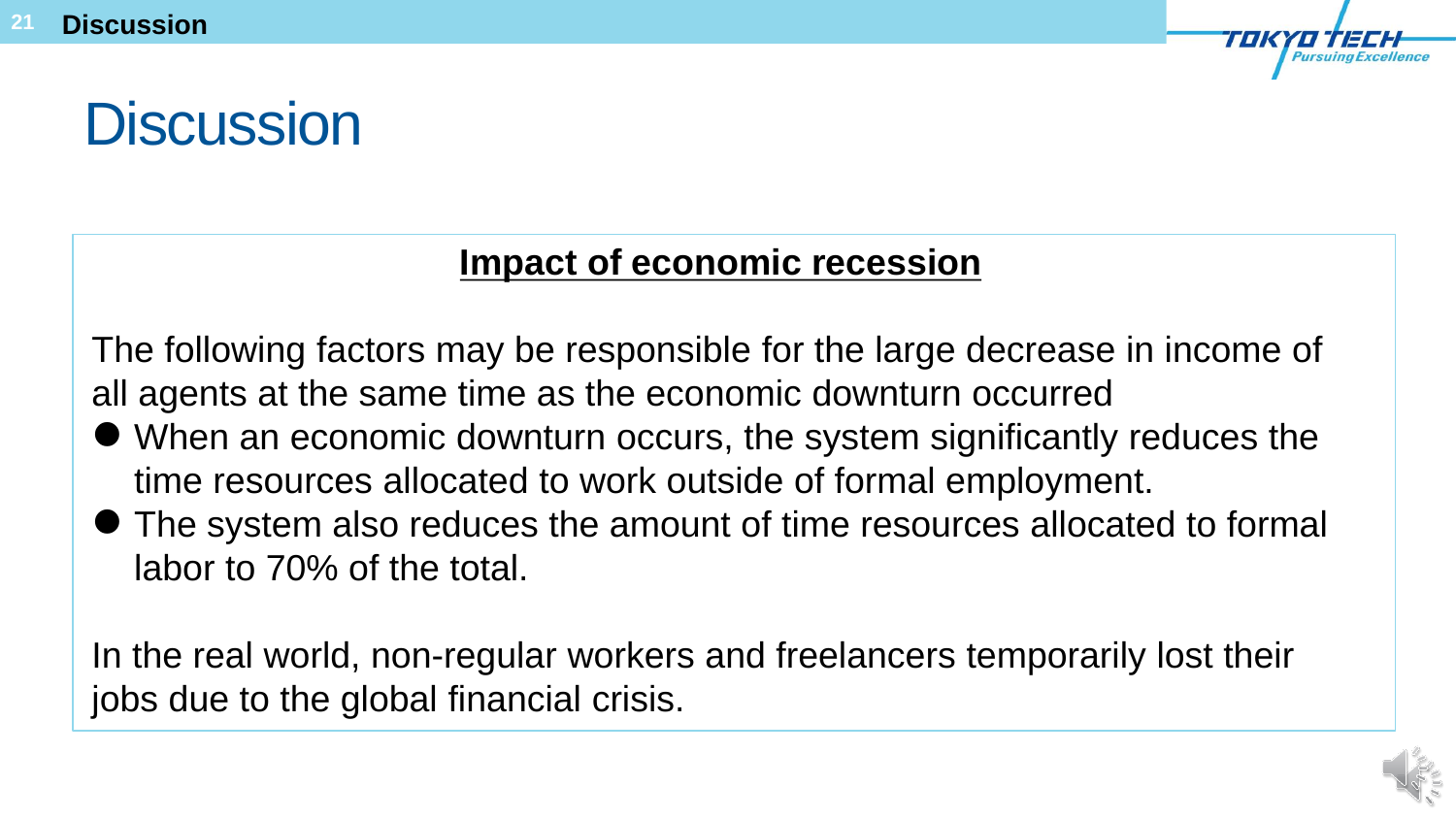# **Discussion**

### **Possibility of not earning enough with only a stable income.**

- By engaging in additional activities in addition to full-time employment work, agents may be able to increase their income further.
- The possibility of increasing income over the long term through continuous skill development.
- $\bullet$  In the case of full-time employment, when workers become older, they are less likely to grow through their work, suggesting that voluntary skill development may be the key to higher earnings in the latter half of workers' lives.

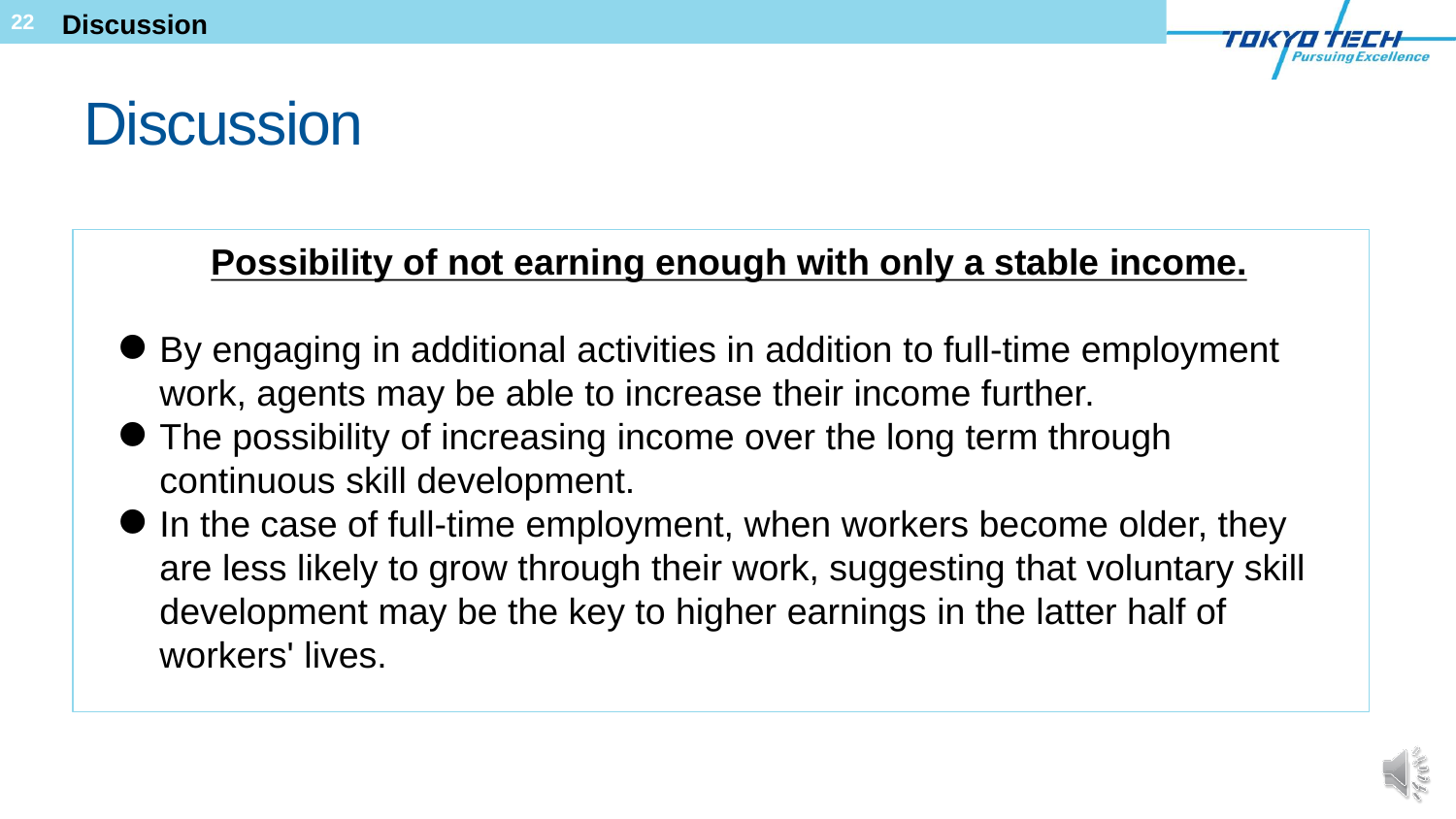

# Summary and Future Work

#### **Summary**

- Developed the Shin-Life Career Game.
- Four software agents, each with a different resource allocation policy, played gaming in a scenario in which they experienced only one economic recession.
- All agents experienced a large temporary drop in income when they experienced an economic downturn.
- Agents who follow a strategy of engaging only in permanent work may end up having particularly few money resources.
- Agents with strategies that actively contribute to the growth of their capabilities may continue to accumulate capability resources even in the latter half of the game, and their incomes may continue to rise.

#### **Future Work**

- Apply this game to gather knowledge about career choices and career development that modern workers have.
- **Feed back the acquired knowledge to the career education of the next generation.**